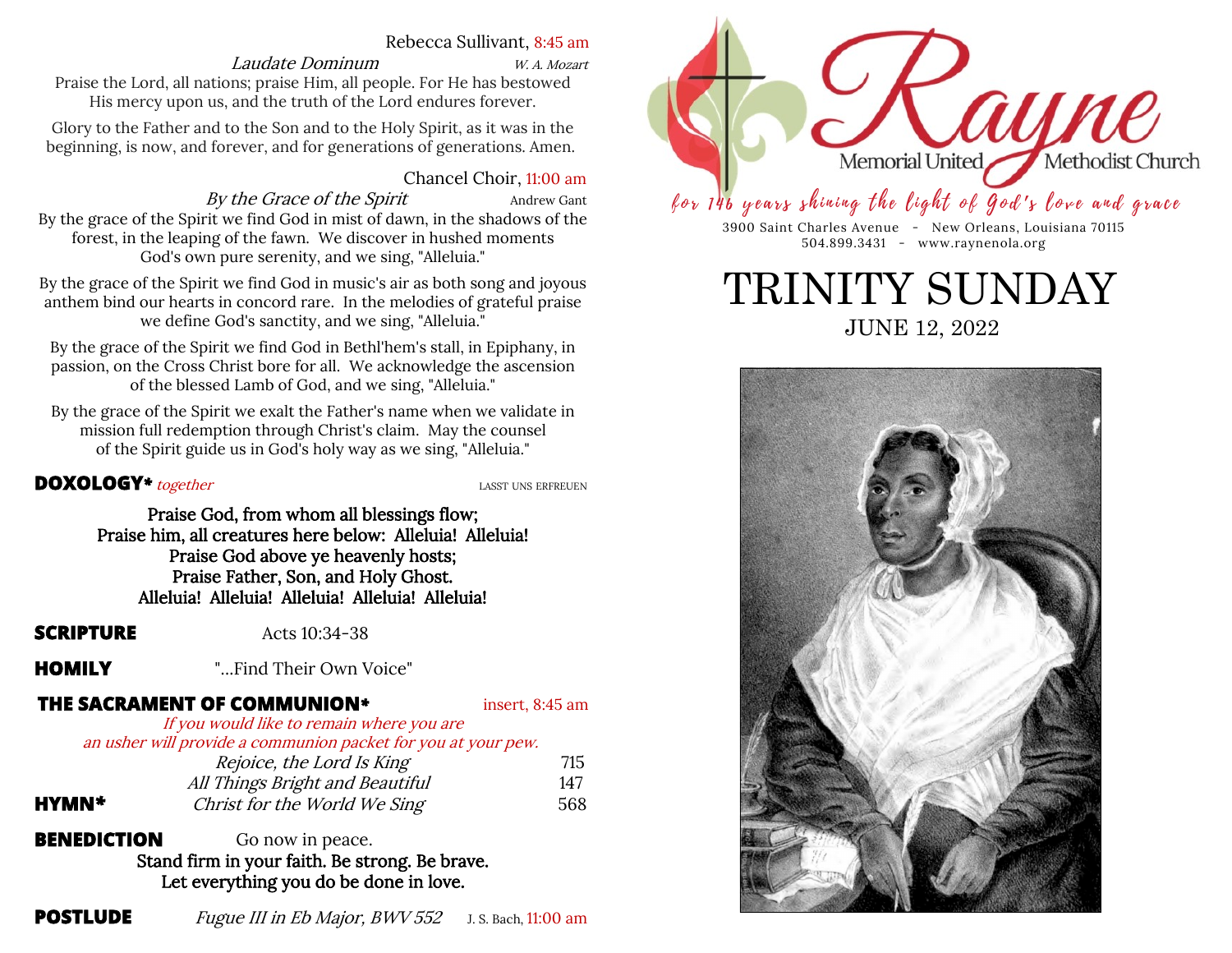# **THE CELEBRATION OF THE GOSPEL**

All are invited to participate in any of our activities, and to become a part of this community of faith and love.

**GATHERING** Rev. Jay Hogewood

We must be altered – That we must differ or die, that we must triumph or try. Thus while hate cannot be terminated, it can be transformed into a love that lets us live. May we not just grieve, but give: may we not just ache, but act; may our signed right to bear arms never blind our sight from shared harm; may we choose our children over chaos. May another innocent never be lost. Maybe everything hurts, our hearts shadowed and strange. But only when everything hurts may everything change. ~ Hymn for the Hurting, Amanda Gorman

| PRELUDI<br><b>COL</b> |
|-----------------------|
|                       |

*Fugue I in Eb Major, BWV 552* J. S. Bach Marcus St. Julien, 11:00 am

**CALL TO WORSHIP**<sup>\*</sup> *responsively* Rev. Marissa Teauseau Horvath

O Lord, our Sovereign, you are majestic,

# compassionate, glorious,

inspiring, beautiful,

tender, gracious, powerful and peaceful.

Your name, O God - our Creator, Redeemer, Sustainer is blessed in all the earth.

**HYMN**<sup>\*</sup> Great is Thy Faithfulness 140

# **PRAYER** together

The mercy of God be with you. And also with you.

Let us pray: We thank you, O Lord, for giving us love and peace through Jesus Christ, your son. For offering us wisdom through your Holy Spirit, we give you thanks and praise. To those who are in the deep current of life's problems, grant your wisdom and insight. To those who are burdened with anxiety and fear, offer your comfort and compassion. To those who are facing difficult decisions, bless them with your perspective and peace. And to those who are entering a new chapter in life, guide them with a sense of your presence. This we pray in the name and wisdom of Jesus Christ, our Lord. Amen.

# **THE LORD'S PRAYER** together 11:00 am

Our Father who art in heaven, hallowed be thy name. Thy kingdom come, thy will be done on earth as it is in heaven. Give us this day our daily bread, and forgive us our trespasses as we forgive those who trespass against us. Lead us not into temptation but deliver us from evil. For thine is the kingdom, the power, and the glory, forever. Amen.

**RESPONSE** O God, Our Help in Ages Past 117 (verses 1 & 6)

# singing together

O God our help in ages past, our hope for years to come, our shelter from the stormy blast, and our eternal home!

O God our help in ages past, our hope for years to come, be thou our guide while life shall last, and our eternal home.

# **SACRAMENT OF BAPTISM** 39

 Eleonore Margaret Barone 11:00 am Born, November 10, 2020

Parents, Margaret Lohmann and Thomas Barone

Child of Blessing, Child of Promise 611

# singing together

Child of blessing, child of promise, baptized with the Spirit's sign; with this water God has sealed you unto love and grace divine.

Child of joy, our dearest treasure, God's you are, from God you came. Back to God we humbly give you: live as one who bears Christ's name.

| <b>MINISTRY MOMENT</b>    | Vacation Bible School |
|---------------------------|-----------------------|
|                           | Elizabeth Cheezem     |
| <i>Monumental Love</i>    | Chris Sligh           |
| Our God Is An Awesome God | Rich Mullins          |

**THE RED STEPS** A Special Time for Our Children

### At this time, children age 3 years old through 2nd grade may come forward to the front of the sanctuary for a time of sharing with the pastors then attend children's church in the education building.

# **OFFERING**

Ushers with offering plates will pass by each pew. Please pass your gift to the usher or place in the box on the table in the rear of the sanctuary.